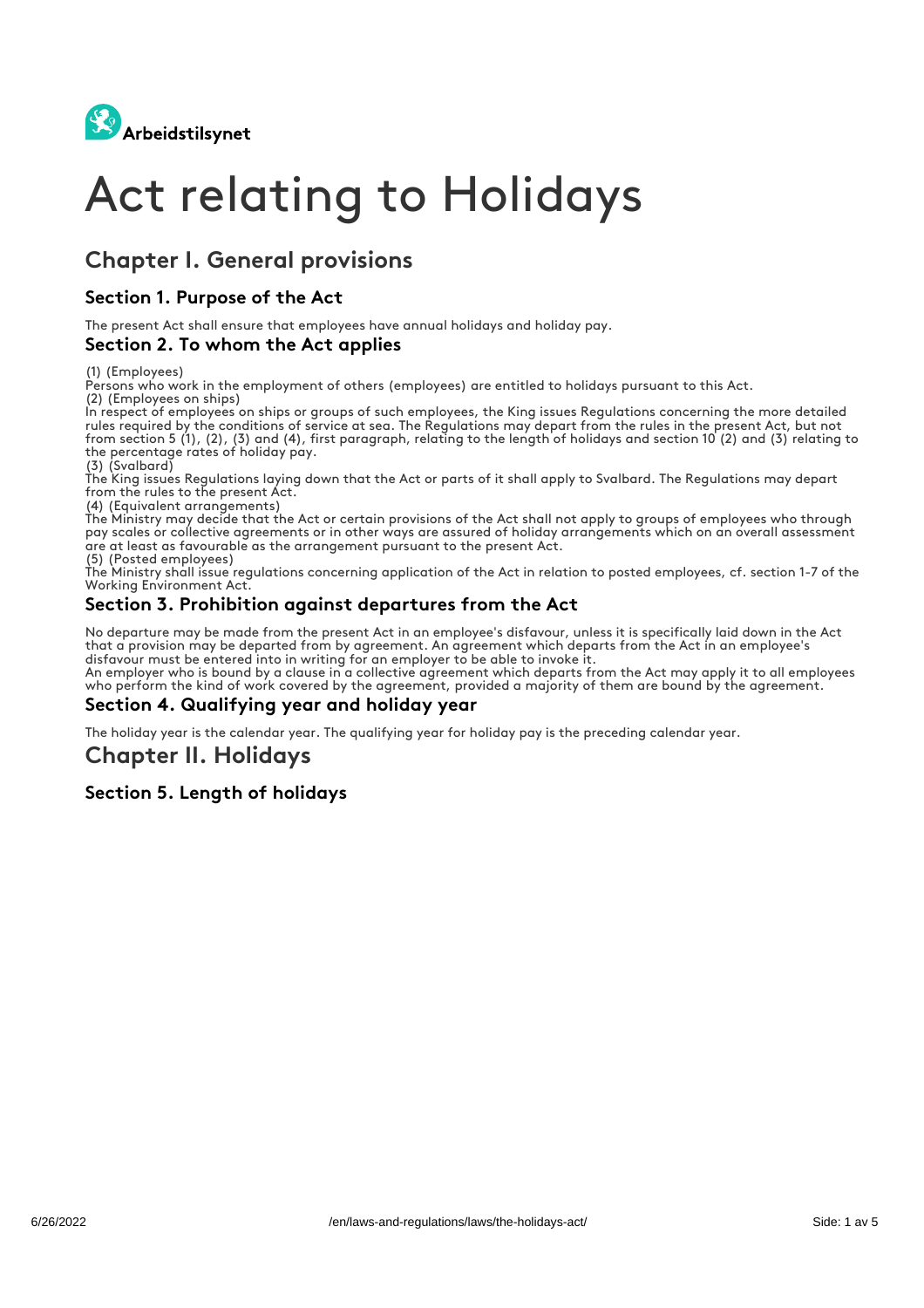(1) (Normal annual leave in connection with holidays)

Employers are obliged to ensure that employees have 25 working days' leave in connection with holidays each holiday year. Employees are obliged to take holidays each year, cf. however this section (5), section 7 (3), first paragraph, and section 9 (1) and (2). All days count as working days except Sundays and public holidays. Working days during holidays which,

according to an employee's work schedule, would in any case have been days off are counted as holidays and deducted from the number of days pursuant to the first sentence and (2) and (3). (2) (Extra holidays for employees over the age of 60)

Employees who reach the age of 60 during a holiday year shall be given 6 working days' extra holiday. If the extra holiday is divided up, the employee may only demand as many working days off as he normally works in a week.

(3) (Length of holidays for persons appointed in a holiday year)

An employee who takes up a post no later than 30 September of a holiday year is entitled to full holidays, but cf. section 7 (1). An employee who takes up a post at a later date is entitled to holidays of 6 working days. An employee may only demand holidays pursuant to the preceding paragraph insofar as it is shown that he has not

already had full holidays from another employer earlier in the holiday year.

(4) (Additional time off in connection with Sunday or shift work, irregular working hours, etc.)

An employee who works on Sundays may claim time off either on the Sunday immediately preceding or on the Sunday immediately following his holiday. This only applies, however, when a period of holiday is taken comprising at least 6 working days.

An employee may demand that the time from the end of work before a holiday to the return to work after the holiday shall amount to at least 16 hours altogether in addition to the length of holiday pursuant to the provisions above. This only applies, however, when a period of holiday is taken comprising at least 18 working days. (5) (Employees not qualified for full holiday pay)

Employees may claim annual leave in connection with holidays pursuant to the provisions above irrespective of holiday pay earned. Employees may refuse to take holidays or any additional time off insofar as their holiday pay does not compensate for pay lost during absence on holiday. If an enterprise ceases operations wholly or in part in connection with holidays, all employees affected by the stoppage may nevertheless be ordered to take holidays and any additional time off for the same period of time.

(6) (Departure)

The provisions in (4), second paragraph, may be departed from in a collective agreement.

### Section 6. Fixing holiday dates, changes and compensation

(1) (Who determines holiday dates)

In good time before holidays, employers shall discuss the fixing of holiday dates and setting up of holiday lists with each individual employee or his representative. If agreement is not reached, the employer fixes the holiday dates within the limits which follow from sections 7-9.

Unless otherwise agreed, employees over the age of 60 decide themselves when to take their extra holidays. Extra holidays may be taken together or divided into periods of one or more days. (2) (Notification)

An employee may demand to be notified of the holiday dates fixed as early as possible and at the latest 2 months before the holiday begins, provided special reasons do not prevent this.

Employees aged over 60 must give employers at least 2 weeks' notice before taking extra holidays.

(3) (Changes of fixed holiday) dates, compensation, etc.)

Fixed holiday periods of which an employee has been notified can be changed by the employer if this is necessitated by unforeseen events. Such changes may only be made when, because of unforeseen events, holidays taken as fixed would cause significant operating problems, and when no replacement can be found for the employee.

The employer shall take up the question of a change with the employee in advance. The employee is entitled to the assistance of a representative at the discussion. At the discussion, the employee is obliged to present information on additional expenses for which he will claim compensation.

An employee may claim compensation for documented additional expenses resulting from the change in holiday dates. Compensation for additional expenses which were not made known by the employee at the discussion may only be claimed insofar as they appear to be natural consequences of the change.

The above provisions do not apply to cases where holiday dates are changed pursuant to sections 8 and 9.

(4) (Departure)

The rules in this Section may be departed from in a collective agreement or other agreement.

### Section 7. Holiday periods

(1) (Main holiday)

An employee may demand to take his main holiday, comprising 18 working days, during the main holiday period, 1 June-30 September. This does not apply, however, to an employee who takes up his post after 15 August in the holiday year. If a holiday is fixed for the 1 June-30 September period and postponed pursuant to section 9, no claim may be made to take the holiday at a later date in that period. An employee who has taken a period of leave with parental benefit pursuant to sections 14-1 to 14-15 of the National Insurance Act during the entire main holiday period may refuse to take the main holiday before the end of the holiday year.

(2) (Remaining holiday)

An employee may demand to take the remaining holiday (7 working days) together within the holiday year.

(3) (Holidays taken in advance and transfer of days of holiday)

Written agreements may be entered into concerning the taking of holidays in advance of up to 12 working days and the transfer of holidays of up to 12 working days to the following holiday year. Holidays in advance and transfers of holidays beyond that limit may not be agreed.

Holidays which, in contravention of the provisions of this Act or owing to circumstances as referred to in section 9 (1) and (2), have not been taken by the end of the holiday year shall be transferred to the following holiday year. If the employer is responsible for the omission to take holiday, the employee may, in addition to transfer of holiday, claim compensation pursuant to section 14.

(4) (Departure)

The provisions of this section concerning holiday dates within the holiday year may be departed from in a collective agreement or other agreement.

### Section 8. Taking of holidays during periods of notice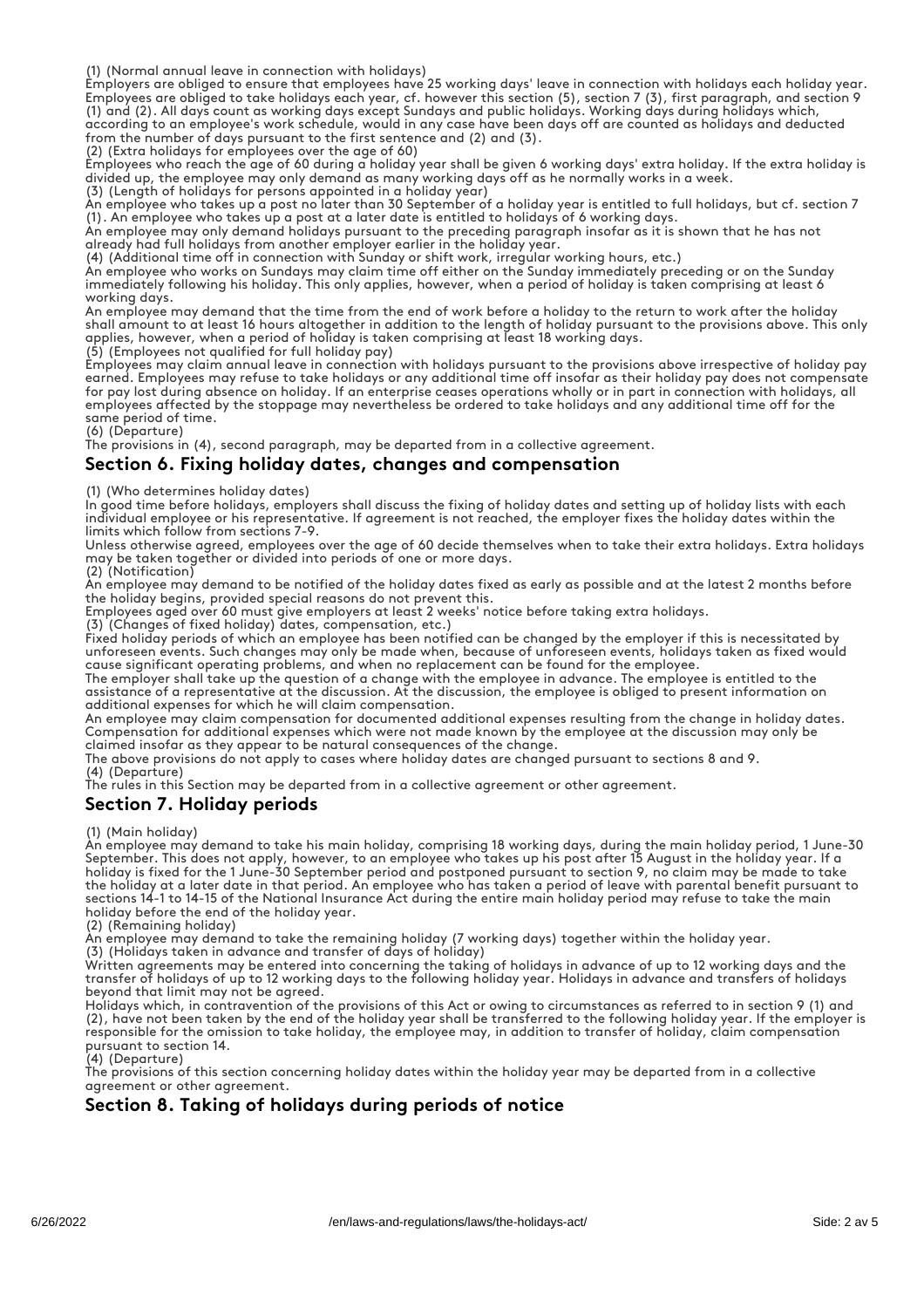(1) (Notice given by an employer)

An employer may not without the employee's consent fix holidays to periods of notice following notice given by the employer unless the period of notice is 3 months or longer. An employee may refuse to take a previously fixed holiday during such a period prior to leaving his post.

(2) (Notice given by an employee)

Subject to the conditions which follow from sections 6 and 7, holidays may be fixed and taken in the period following notice given by an employee.

(3) (Changes in the dates fixed for a holiday)

The dates fixed for a holiday may not without the employee's consent be changed owing to notice unless the conditions in section 6 (3) are met.

(4) (Right to have holidays fixed to a period of notice)

An employee may demand to take his holiday before the end of a period of notice if after that period not enough time remains in which to take the holiday within the main holiday period or the holiday year, cf. section 7 (1) and (2). An employee who himself gives notice after 15 August may nevertheless not demand to have his holiday fixed for the period before 30 September.

(5) (Departure) The rules in this Section may not be departed from by agreement to an employee's disadvantage before notice has been given.

# Section 9. Taking of holidays during illness, leave of absence,

### industrial disputes etc.

(1) (Taking holidays during absence through illness etc.)

An employee who is completely incapacitated for work before his holiday may demand to have the holiday postponed until later in the holiday year. The demand must be supported by a medical certificate and be submitted at the latest on the last working day the employee would have worked before the holiday.

An employee who has been completely incapacitated for work during the holiday may demand to have a corresponding number of working days' holiday postponed and given to him as a new holiday later in the holiday year. The demand must be supported by a medical certificate and be submitted without undue delay after the employee's return to work. (2) (Taking holidays during parental leave)

An employer may not without the consent of the employee fix holidays to periods of leave during which parental benefit is being paid pursuant to sections 14-1 to 14-15 of the National Insurance Act. The same applies to leave in connection with births granted to fathers and other providers of care pursuant to section 12-3, first paragraph, of the Working Environment  $\Delta$ ct

An employee may claim the right to take statutory holiday during a period of leave when maternity benefit or benefits for care of adoptive children is paid, cf. sections 14-7, 14-16, 14-22 and 14-25 of the National Insurance Act.

If the period of leave as mentioned in the first paragraph coincides with an already fixed holiday, the employee may demand postponement of the number of working days of holiday included in the period of leave

Subject to the conditions which follow from sections 6 and 7, an employer may fix holiday dates for a period when an employee has extended parental leave pursuant to section 12-5 of the Working Environment Act.

(3) (Holidays during military service and other compulsory service)

An employer may not without the employee's consent fix a holiday for a period when the employee is engaged in compulsory service in the Home Guard or Civil Defence or in military reserve training exercises.

If compulsory service as mentioned in the first paragraph coincides with a previously fixed holiday, an employee may demand postponement of the number of working days' holiday spent in such service.

Subject to the conditions which follow from sections 6 and 7, an employer may fix the dates of annual leave in connection with holidays for one year in a period when an employee is engaged in initial military service pursuant to the Act of 17 July 1953 No. 29 relating to compulsory national service.

(4) (Holidays during industrial disputes)

During a lawful industrial dispute (strike or lockout) holidays may be fixed and required to be taken in accordance with the rules in sections 6 and 7. An employer may not because of a lawful industrial dispute change the dates fixed for a holiday. If an employer fails to pay holiday pay in accordance with section 11 (4), the fixed holiday is not regarded as having been taken during the period of absence.

(5) (Departure)

The rules in (1), (2) and (3) may not be departed from in an employee's disfavour in a collective agreement or other agreement in advance. The rules in (4) may be departed from in a collective agreement.

# Chapter III. Holiday pay

# Section 10. Calculation of holiday pay

(1) (Basis for calculating holiday pay)

Holiday pay from an employer is calculated on the basis of wages paid in the qualifying year. Wages do not include payments to cover expenses for car travel, board, lodging and the like.

The following payments are not included in the basis for calculating holiday pay:

a. a.

holiday pay pursuant to the present Act, paid during the qualifying year,

b. b.

shares of net profits,

c. c.

regular payments earned and paid irrespective of absence of holiday, or

d. d.

the value of goods, services or other benefits other than payments in money. The value of full or partial board received as part of payment for work shall, however, be included in the basis for calculating holiday pay.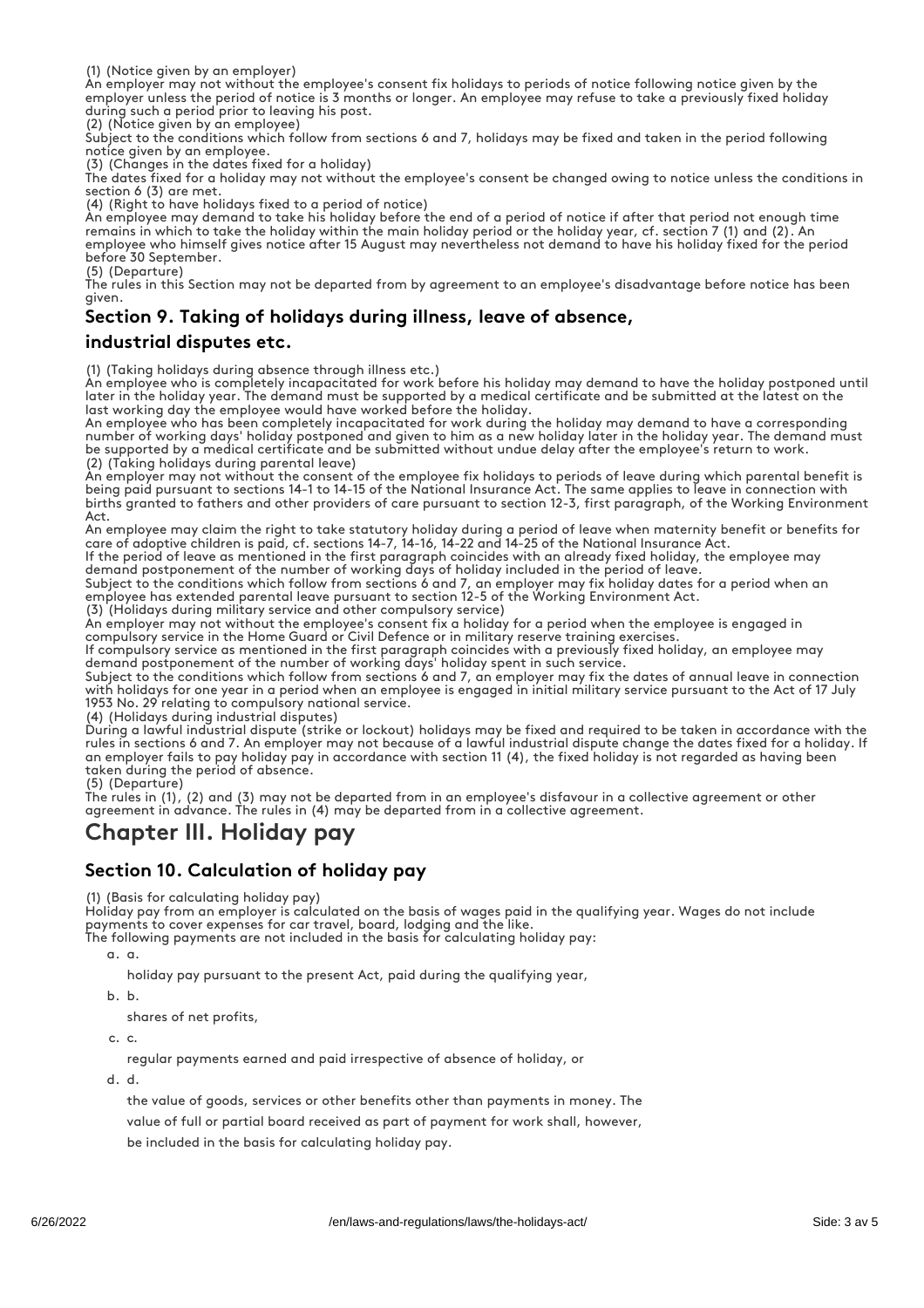The basis on which holiday pay is calculated shall be given in the list of payments and deductions sent to the employee pursuant to section 6-17 (3) of the Tax Assessment Act.<sup>1</sup>

(2) (The general percentage rate) An employee is entitled to holiday pay from his employer amounting to 10.2 per cent of the basis on which holiday pay is calculated (cf. (1)).

(3) (Higher rate for employees over the age of 60)

For employees who are over 60 years of age and entitled to extra holidays pursuant to section 5 (2), the rate rises by 2.3 percentage points.

Holiday pay pursuant to the first paragraph is not paid in respect of that part of the basis on which holiday pay is calculated which exceeds 6 times the basic amount<sup>2</sup> in the National Insurance system. The basic amount for the purpose of this calculation shall be the amount applicable on 31 December of the qualifying year. If an employee resigns in the course of the qualifying year, the calculation shall be based on the basic amount applicable at the resignation date. (4) (Earning holiday pay entitlements during illness, parental leave, etc.) 2

Wages pursuant to (1) also include sickness benefit paid by an employer during the employer's period. The same applies to sickness benefit for up to 10 days paid by an employer in the event of children's illness, cf. chapter 9 of the National Insurance Act.

The National Insurance pays holiday pay on the basis of:

a. a.

sickness benefit paid by the National Insurance for up to 48 days in each qualifying year, cf. section 8-33 of the National Insurance Act. In addition, the National Insurance pays holiday pay based on sickness benefit refunded by the National Insurance to the employer in respect of employees who are excepted from the rules concerning employers' periods pursuant to section 8-20, first paragraph, of the National Insurance Act, or in respect of absence for longer than 10 days in the event of children's illness pursuant to section 9-8, cf. section 9-9, of the National Insurance Act. The National Insurance also pays holiday pay based on up to 12 weeks (60 sickness benefit days) of sickness benefit relating to children's illness pursuant to section 9-17 of the National Insurance Act.

b. b.

pregnancy benefit paid to employees for up to 64 days of the benefit period, cf.

section 14-4 of the National Insurance Act.

c. c.

parental benefit paid to employees for up to 12 weeks at the full rate or for up to 15 weeks at 80 per cent of the full rate, cf. section 14-8 of the National Insurance

Act.

(5) (Qualifying for holiday pay during compulsory military and civilian service) An employee who has worked for an employer for at least 3 months qualifies for holiday pay from that employer during unpaid absence owing to:

a. a.

compulsory military service pursuant to the Act of 17 July 1953 No. 29 relating to

compulsory national service,

b. b.

compulsory service in the Civil Defence or Home Guard for up to a total of 3

months each qualifying year.

The holiday pay is calculated on the basis of the employee's sickness benefit basis pursuant to sections 8-28 to 8-30 of the National Insurance Act on the date when the leave begins.

An employee who has not been employed in the enterprise following his absence may not claim holiday pay pursuant to the first paragraph, unless his absence is due to notice by the employer or health reasons. (6) (Departure)

The rules in this Section concerning the calculation of holiday pay from employers may be departed from in a collective agreement.

1 Act of 13 June 1980 No. 24 (repealed) (now see the Act of 27 May 2016 No. 14).

2 basic amount = grunnbeløp. The National Insurance system in Norway operates with a «grunnbeløp» which is periodically adjusted and upon which the calculation of social security benefits is based.

### Section 11. Payment of holiday pay